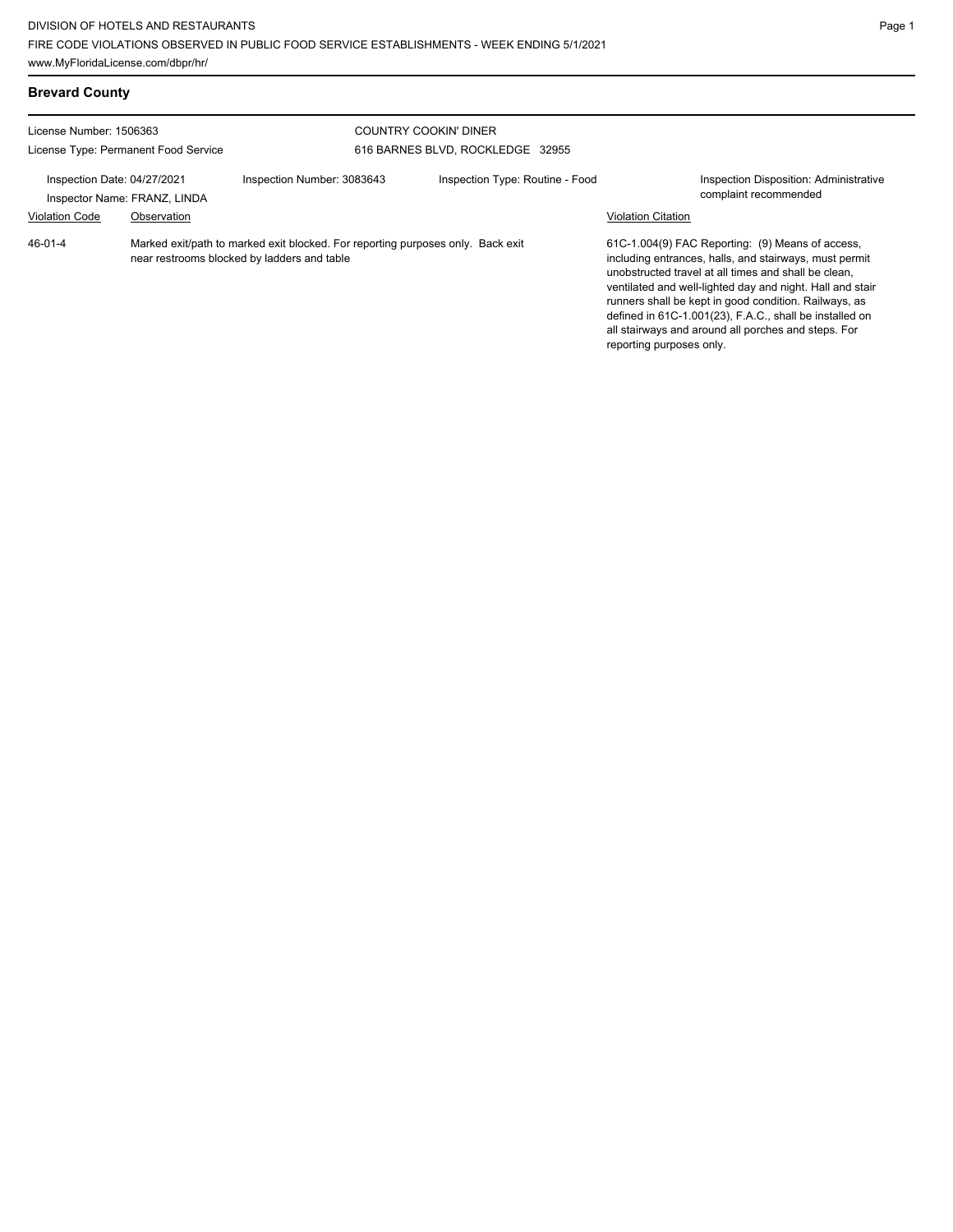| <b>Broward County</b>                                                                                                                                                                                                                                                                                                 |                                      |                            |                                                    |                                                                                                                                                                                                                                                                                                                                                                                                                            |                                                                                                                                                                                                                                                                                                                                                                                                                            |  |
|-----------------------------------------------------------------------------------------------------------------------------------------------------------------------------------------------------------------------------------------------------------------------------------------------------------------------|--------------------------------------|----------------------------|----------------------------------------------------|----------------------------------------------------------------------------------------------------------------------------------------------------------------------------------------------------------------------------------------------------------------------------------------------------------------------------------------------------------------------------------------------------------------------------|----------------------------------------------------------------------------------------------------------------------------------------------------------------------------------------------------------------------------------------------------------------------------------------------------------------------------------------------------------------------------------------------------------------------------|--|
| License Number: 1619262                                                                                                                                                                                                                                                                                               |                                      | THE ROYAL PIG PUB          |                                                    |                                                                                                                                                                                                                                                                                                                                                                                                                            |                                                                                                                                                                                                                                                                                                                                                                                                                            |  |
|                                                                                                                                                                                                                                                                                                                       | License Type: Permanent Food Service |                            | 350 E LAS OLAS BLVD STE 150, FORT LAUDERDALE 33301 |                                                                                                                                                                                                                                                                                                                                                                                                                            |                                                                                                                                                                                                                                                                                                                                                                                                                            |  |
| Inspection Date: 04/29/2021<br>Inspector Name: BRANN, JUSTIN                                                                                                                                                                                                                                                          |                                      | Inspection Number: 3070960 | Inspection Type: Routine - Food                    |                                                                                                                                                                                                                                                                                                                                                                                                                            | Inspection Disposition: Call Back -<br>Admin. complaint recommended                                                                                                                                                                                                                                                                                                                                                        |  |
| <b>Violation Code</b>                                                                                                                                                                                                                                                                                                 | Observation                          |                            |                                                    | <b>Violation Citation</b>                                                                                                                                                                                                                                                                                                                                                                                                  |                                                                                                                                                                                                                                                                                                                                                                                                                            |  |
| 45-02-4<br>- From initial inspection : Portable fire extinguisher gauge in red zone. For<br>reporting purposes only.<br>By mop sink near office. - From follow-up inspection 2021-04-29: Portable fire<br>extinguisher gauge in red zone. For reporting purposes only.<br>By mop sink near office. ** Time Extended** |                                      |                            | purposes only.                                     | 509.032(2)(d) FS Reporting: (d) The division, or its<br>agent, shall notify the local firesafety authority or the<br>State Fire Marshal of any readily observable violation of<br>a rule adopted under chapter 633 which relates to public<br>lodging establishments or public food establishments,<br>and the identification of such violation does not require<br>any firesafety inspection certification. For reporting |                                                                                                                                                                                                                                                                                                                                                                                                                            |  |
| 45-02-4<br>Portable fire extinguisher gauge in red zone. For reporting purposes only.<br>By mop sink near office.                                                                                                                                                                                                     |                                      |                            |                                                    | purposes only.                                                                                                                                                                                                                                                                                                                                                                                                             | 509.032(2)(d) FS Reporting: (d) The division, or its<br>agent, shall notify the local firesafety authority or the<br>State Fire Marshal of any readily observable violation of<br>a rule adopted under chapter 633 which relates to public<br>lodging establishments or public food establishments,<br>and the identification of such violation does not require<br>any firesafety inspection certification. For reporting |  |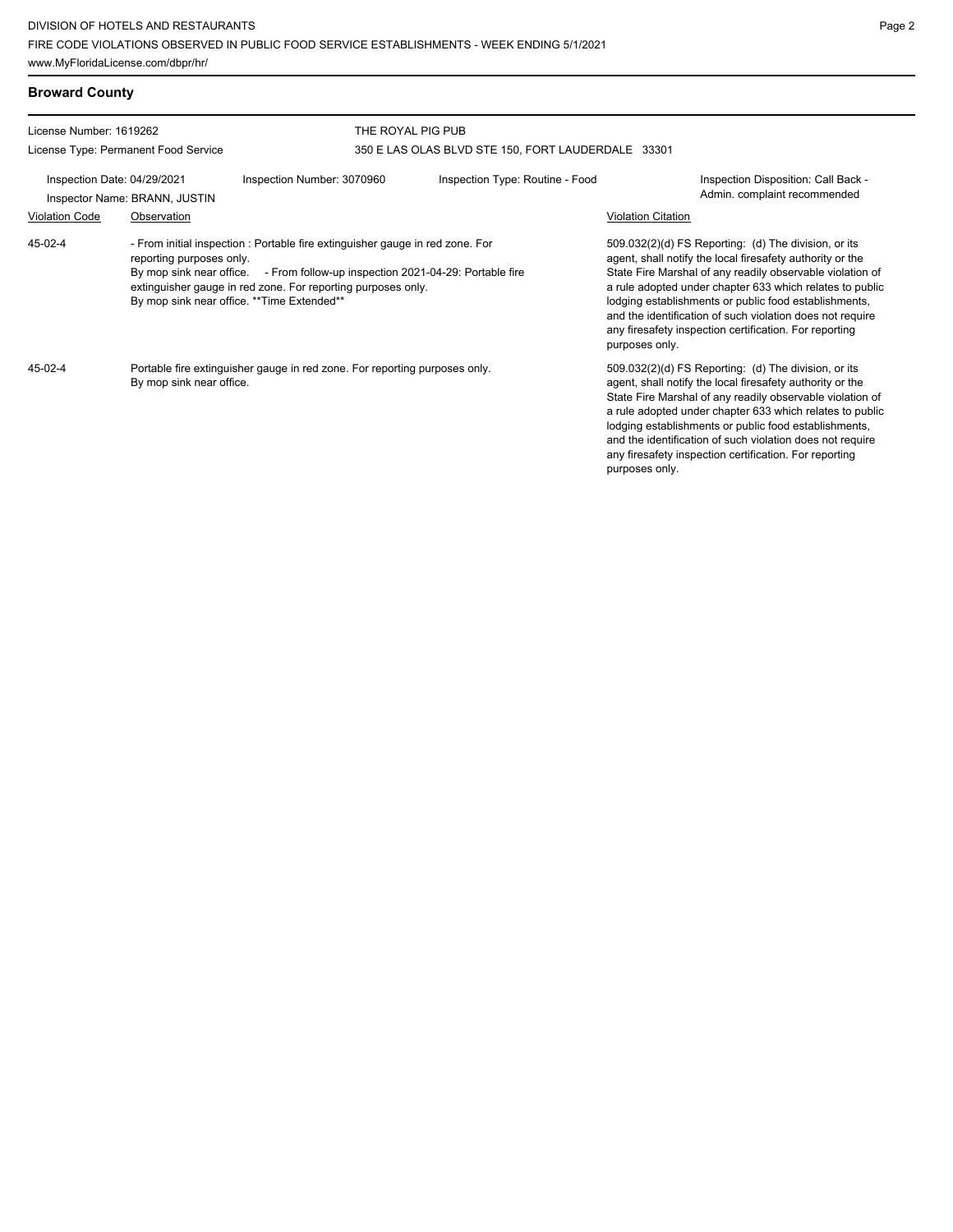| <b>Dade County</b>          |                                              |                                                                                                                                                                                                                                                                                                                                      |                                              |                           |                                                                                                                                                                                                                                                                                                                                                                                                                            |
|-----------------------------|----------------------------------------------|--------------------------------------------------------------------------------------------------------------------------------------------------------------------------------------------------------------------------------------------------------------------------------------------------------------------------------------|----------------------------------------------|---------------------------|----------------------------------------------------------------------------------------------------------------------------------------------------------------------------------------------------------------------------------------------------------------------------------------------------------------------------------------------------------------------------------------------------------------------------|
| License Number: 2359671     |                                              |                                                                                                                                                                                                                                                                                                                                      | PURA VIDA 97                                 |                           |                                                                                                                                                                                                                                                                                                                                                                                                                            |
|                             | License Type: Mobile Food Dispensing Vehicle |                                                                                                                                                                                                                                                                                                                                      | 24420 SOUTH DIXIE HIGHWAY, HOMESTEAD 33032   |                           |                                                                                                                                                                                                                                                                                                                                                                                                                            |
| Inspection Date: 04/30/2021 | Inspector Name: LODENQUAI, BARRINGTON        | Inspection Number: 1235487                                                                                                                                                                                                                                                                                                           | Inspection Type: Food-Licensing Inspection   |                           | Inspection Disposition: Inspection<br>Completed - No Further Action                                                                                                                                                                                                                                                                                                                                                        |
| <b>Violation Code</b>       | Observation                                  |                                                                                                                                                                                                                                                                                                                                      |                                              | <b>Violation Citation</b> |                                                                                                                                                                                                                                                                                                                                                                                                                            |
| $45 - 01 - 4$               |                                              | No portable fire extinguisher present. For reporting purposes only.                                                                                                                                                                                                                                                                  |                                              | purposes only.            | 509.032(2)(d) FS Reporting: (d) The division, or its<br>agent, shall notify the local firesafety authority or the<br>State Fire Marshal of any readily observable violation of<br>a rule adopted under chapter 633 which relates to public<br>lodging establishments or public food establishments,<br>and the identification of such violation does not require<br>any firesafety inspection certification. For reporting |
| License Number: 2335786     |                                              |                                                                                                                                                                                                                                                                                                                                      | PORTOFINO DELI CAFE                          |                           |                                                                                                                                                                                                                                                                                                                                                                                                                            |
|                             | License Type: Permanent Food Service         |                                                                                                                                                                                                                                                                                                                                      | 500 S POINTE DR SUITE 130, MIAMI BEACH 33139 |                           |                                                                                                                                                                                                                                                                                                                                                                                                                            |
| Inspection Date: 04/27/2021 | Inspector Name: HODGE, KRISTEN               | Inspection Number: 3058281                                                                                                                                                                                                                                                                                                           | Inspection Type: Routine - Food              |                           | Inspection Disposition: Call Back -<br>Complied                                                                                                                                                                                                                                                                                                                                                                            |
| Violation Code              | Observation                                  |                                                                                                                                                                                                                                                                                                                                      |                                              | Violation Citation        |                                                                                                                                                                                                                                                                                                                                                                                                                            |
| 45-02-4                     | Steamtable unit. ** Time Extended**          | - From initial inspection : Portable fire extinguisher gauge in red zone. For<br>reporting purposes only. Located next to front counter Steamtable unit. **Repeat<br>Violation** - From follow-up inspection 2021-04-27: Portable fire extinguisher<br>gauge in red zone. For reporting purposes only. Located next to front counter |                                              | purposes only.            | 509.032(2)(d) FS Reporting: (d) The division, or its<br>agent, shall notify the local firesafety authority or the<br>State Fire Marshal of any readily observable violation of<br>a rule adopted under chapter 633 which relates to public<br>lodging establishments or public food establishments,<br>and the identification of such violation does not require<br>any firesafety inspection certification. For reporting |
| License Number: 2300027     |                                              |                                                                                                                                                                                                                                                                                                                                      | MCDONALDS REST OF FLORIDA INC                |                           |                                                                                                                                                                                                                                                                                                                                                                                                                            |
|                             | License Type: Permanent Food Service         |                                                                                                                                                                                                                                                                                                                                      | 6150 S DIXIE HWY, MIAMI 331435003            |                           |                                                                                                                                                                                                                                                                                                                                                                                                                            |
| Inspection Date: 04/28/2021 | Inspector Name: MASKASEM, SUPPACHAI          | Inspection Number: 3083697                                                                                                                                                                                                                                                                                                           | Inspection Type: Complaint Full              |                           | Inspection Disposition: Inspection<br>Completed - No Further Action                                                                                                                                                                                                                                                                                                                                                        |
| <b>Violation Code</b>       | <b>Observation</b>                           |                                                                                                                                                                                                                                                                                                                                      |                                              | <b>Violation Citation</b> |                                                                                                                                                                                                                                                                                                                                                                                                                            |
| $46 - 01 - 4$               | **Corrected On-Site**                        | Marked exit/path to marked exit blocked. For reporting purposes only. Observed<br>the pallets blocking the exit door. Advised, the operator removed the items.                                                                                                                                                                       |                                              | reporting purposes only.  | 61C-1.004(9) FAC Reporting: (9) Means of access,<br>including entrances, halls, and stairways, must permit<br>unobstructed travel at all times and shall be clean,<br>ventilated and well-lighted day and night. Hall and stair<br>runners shall be kept in good condition. Railways, as<br>defined in 61C-1.001(23), F.A.C., shall be installed on<br>all stairways and around all porches and steps. For                 |
| License Number: 2326329     |                                              |                                                                                                                                                                                                                                                                                                                                      | <b>TACO BELL-26473</b>                       |                           |                                                                                                                                                                                                                                                                                                                                                                                                                            |
|                             | License Type: Permanent Food Service         |                                                                                                                                                                                                                                                                                                                                      | 640 NE 125 ST, NORTH MIAMI 33161             |                           |                                                                                                                                                                                                                                                                                                                                                                                                                            |
| Inspection Date: 04/26/2021 | Inspector Name: GONZALEZ, ERIK               | Inspection Number: 3083201                                                                                                                                                                                                                                                                                                           | Inspection Type: Routine - Food              |                           | Inspection Disposition: Inspection<br>Completed - No Further Action                                                                                                                                                                                                                                                                                                                                                        |
| <b>Violation Code</b>       | Observation                                  |                                                                                                                                                                                                                                                                                                                                      |                                              | <b>Violation Citation</b> |                                                                                                                                                                                                                                                                                                                                                                                                                            |
| 45-02-4                     |                                              | Portable fire extinguisher gauge in red zone. For reporting purposes only.<br>Observed extinguisher in recharge zone located in front of office.                                                                                                                                                                                     |                                              | purposes only.            | 509.032(2)(d) FS Reporting: (d) The division, or its<br>agent, shall notify the local firesafety authority or the<br>State Fire Marshal of any readily observable violation of<br>a rule adopted under chapter 633 which relates to public<br>lodging establishments or public food establishments,<br>and the identification of such violation does not require<br>any firesafety inspection certification. For reporting |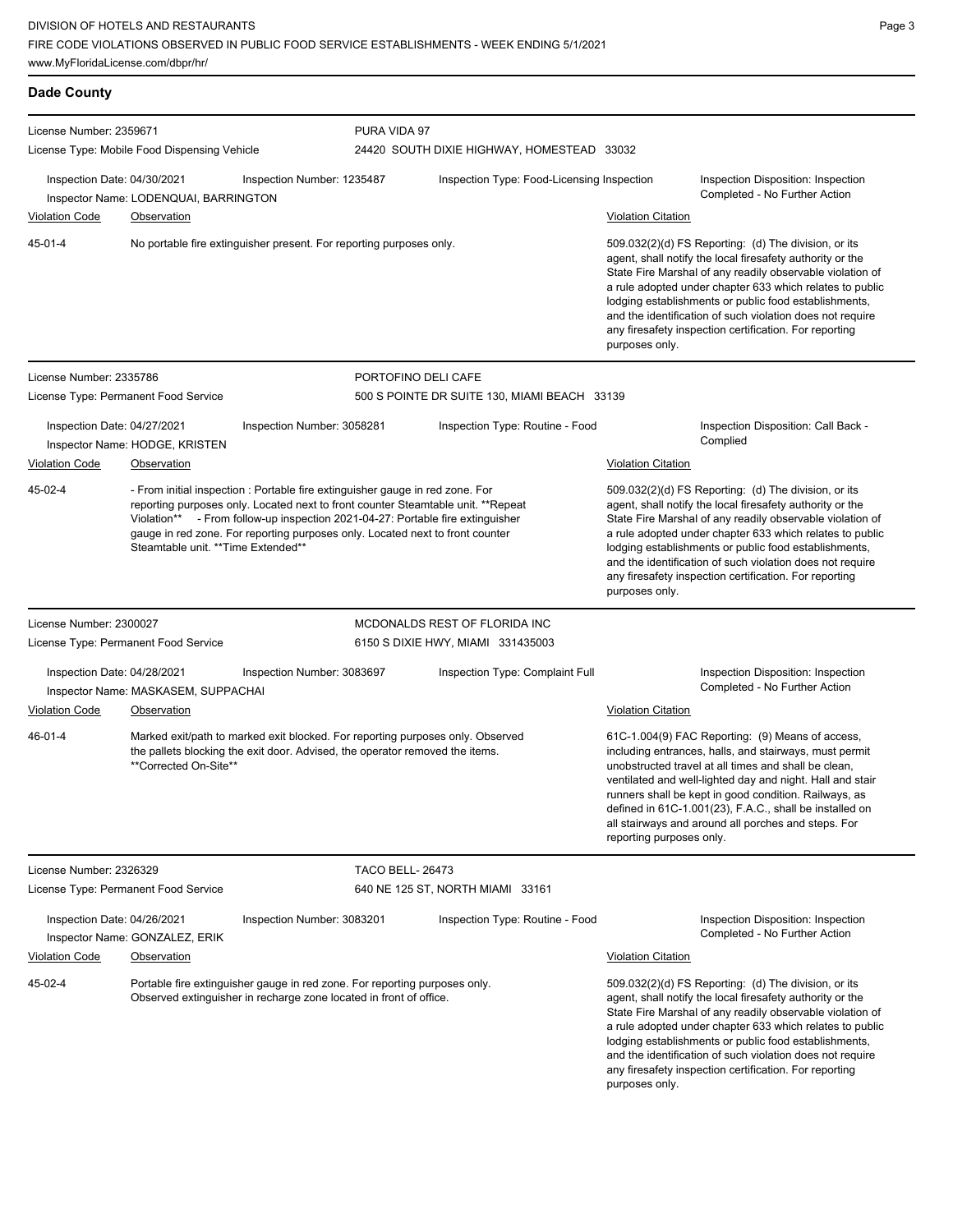## **Dade County**

48-04-4

License Number: 2336495

License Type: Permanent Food Service

### PATE CREOL 12997 W DIXIE HWY, NORTH MIAMI 33161

Inspection Date: 04/26/2021 Inspection Number: 3059797 Inspection Type: Routine - Food Inspection Disposition: Call Back -Inspector Name: SUAREZ, LEOPOLDO **Extension given, pending** 

# Violation Code Observation Violation Citation

- From initial inspection : Propane tank (larger than 2.7 lb. water capacity/1 lb. gas capacity) located inside of the building. For reporting purposes only. Observed 2 propane tanks inside kitchen. \*\*Repeat Violation\*\* From follow-up inspection 2021-04-26: On 4/26/21 at the time of callback inspection Propane tank (larger than 2.7 lb. water capacity/1 lb. gas capacity) located inside of the building. For reporting purposes only. Observed 2 propane tanks inside kitchen. \*\*Repeat Violation\*\* \*\*Time Extended\*\*

509.032(2)(d) FS Reporting: (d) The division, or its agent, shall notify the local firesafety authority or the State Fire Marshal of any readily observable violation of a rule adopted under chapter 633 which relates to public lodging establishments or public food establishments, and the identification of such violation does not require any firesafety inspection certification. For reporting purposes only.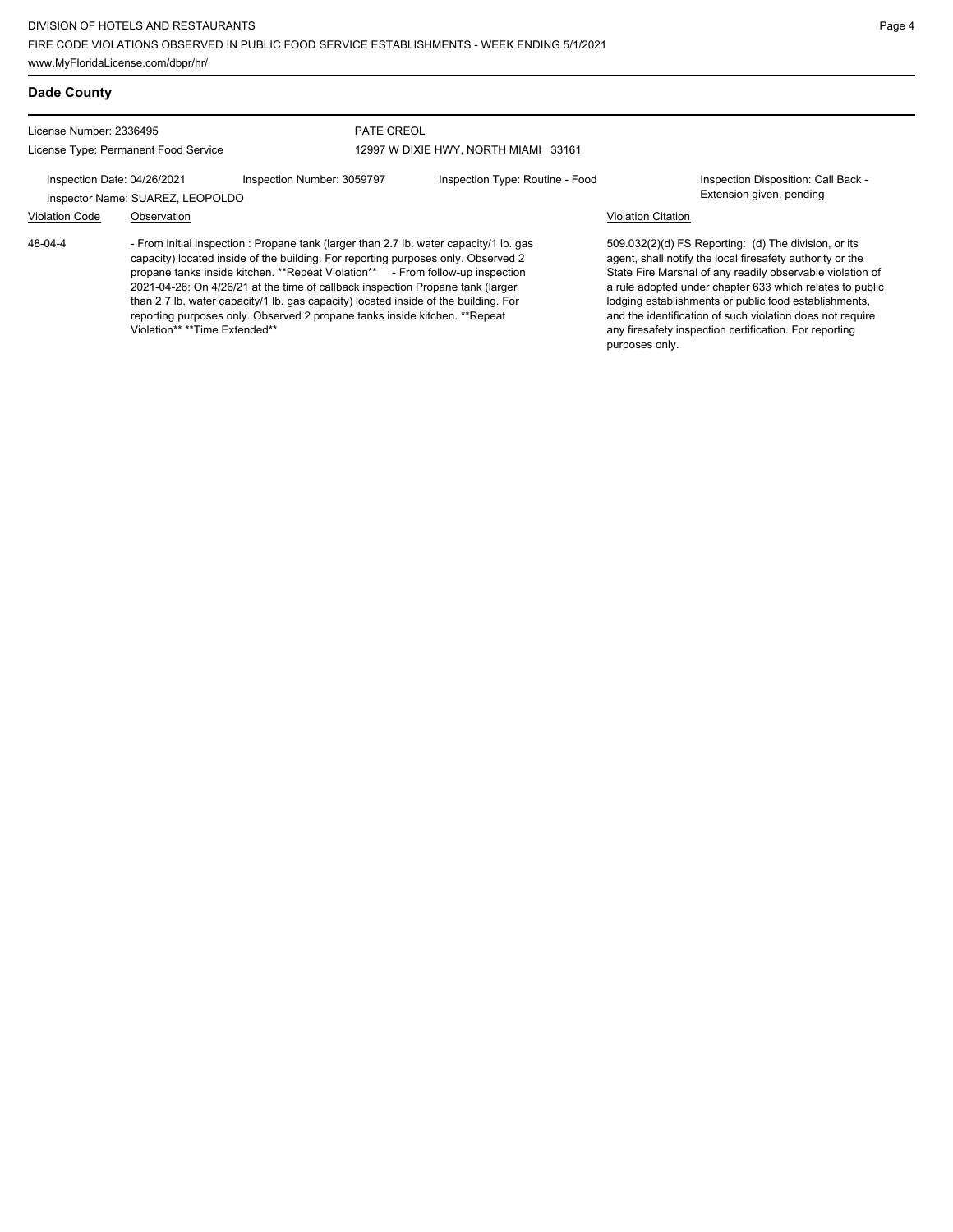| <b>Flagler County</b>                                                                                                                                    |                                                                                      |                                                                                                                                                                                                                                                                                                                                                                                                                                                                                                                                                                                                                                                                                                                                                                                                              |                                             |                           |                                                                                                                                                                                                                                                                                                                                                                                                                                        |
|----------------------------------------------------------------------------------------------------------------------------------------------------------|--------------------------------------------------------------------------------------|--------------------------------------------------------------------------------------------------------------------------------------------------------------------------------------------------------------------------------------------------------------------------------------------------------------------------------------------------------------------------------------------------------------------------------------------------------------------------------------------------------------------------------------------------------------------------------------------------------------------------------------------------------------------------------------------------------------------------------------------------------------------------------------------------------------|---------------------------------------------|---------------------------|----------------------------------------------------------------------------------------------------------------------------------------------------------------------------------------------------------------------------------------------------------------------------------------------------------------------------------------------------------------------------------------------------------------------------------------|
| License Number: 2800719                                                                                                                                  |                                                                                      |                                                                                                                                                                                                                                                                                                                                                                                                                                                                                                                                                                                                                                                                                                                                                                                                              | CHINA CAFE CHEN INC                         |                           |                                                                                                                                                                                                                                                                                                                                                                                                                                        |
| License Type: Permanent Food Service                                                                                                                     |                                                                                      |                                                                                                                                                                                                                                                                                                                                                                                                                                                                                                                                                                                                                                                                                                                                                                                                              | 426 BEACH VILLAGE DR, FLAGLER BEACH 32136   |                           |                                                                                                                                                                                                                                                                                                                                                                                                                                        |
| Inspection Date: 04/27/2021                                                                                                                              | Inspector Name: BADDING, MELANIE                                                     | Inspection Number: 3083673                                                                                                                                                                                                                                                                                                                                                                                                                                                                                                                                                                                                                                                                                                                                                                                   | Inspection Type: Food-Licensing Inspection  |                           | Inspection Disposition: Warning<br>Issued                                                                                                                                                                                                                                                                                                                                                                                              |
| <b>Violation Code</b>                                                                                                                                    | Observation                                                                          |                                                                                                                                                                                                                                                                                                                                                                                                                                                                                                                                                                                                                                                                                                                                                                                                              |                                             | <b>Violation Citation</b> |                                                                                                                                                                                                                                                                                                                                                                                                                                        |
| 45-02-4                                                                                                                                                  |                                                                                      | Portable fire extinguisher gauge in red zone. For reporting purposes only.<br>Fire extinguisher by front hand wash sink is in the red zone.                                                                                                                                                                                                                                                                                                                                                                                                                                                                                                                                                                                                                                                                  |                                             | purposes only.            | 509.032(2)(d) FS Reporting: (d) The division, or its<br>agent, shall notify the local firesafety authority or the<br>State Fire Marshal of any readily observable violation of<br>a rule adopted under chapter 633 which relates to public<br>lodging establishments or public food establishments,<br>and the identification of such violation does not require<br>any firesafety inspection certification. For reporting             |
| License Number: 2800774                                                                                                                                  |                                                                                      |                                                                                                                                                                                                                                                                                                                                                                                                                                                                                                                                                                                                                                                                                                                                                                                                              | BROOKLYN MIKE'S PIZZA AND RESTAURANT        |                           |                                                                                                                                                                                                                                                                                                                                                                                                                                        |
|                                                                                                                                                          | License Type: Permanent Food Service                                                 |                                                                                                                                                                                                                                                                                                                                                                                                                                                                                                                                                                                                                                                                                                                                                                                                              | 4982 PALM COAST PKWY NW, PALM COAST 32137   |                           |                                                                                                                                                                                                                                                                                                                                                                                                                                        |
| Inspection Date: 04/29/2021                                                                                                                              | Inspector Name: BADDING, MELANIE                                                     | Inspection Number: 3082100                                                                                                                                                                                                                                                                                                                                                                                                                                                                                                                                                                                                                                                                                                                                                                                   | Inspection Type: Food-Licensing Inspection  |                           | Inspection Disposition: Warning<br>Issued                                                                                                                                                                                                                                                                                                                                                                                              |
| <b>Violation Code</b>                                                                                                                                    | Observation                                                                          |                                                                                                                                                                                                                                                                                                                                                                                                                                                                                                                                                                                                                                                                                                                                                                                                              |                                             | <b>Violation Citation</b> |                                                                                                                                                                                                                                                                                                                                                                                                                                        |
| $46 - 01 - 4$<br>Marked exit/path to marked exit blocked. For reporting purposes only.<br>In back storage area, exit path blocked by wire shelving unit. |                                                                                      |                                                                                                                                                                                                                                                                                                                                                                                                                                                                                                                                                                                                                                                                                                                                                                                                              |                                             |                           | 61C-1.004(9) FAC Reporting: (9) Means of access,<br>including entrances, halls, and stairways, must permit<br>unobstructed travel at all times and shall be clean,<br>ventilated and well-lighted day and night. Hall and stair<br>runners shall be kept in good condition. Railways, as<br>defined in 61C-1.001(23), F.A.C., shall be installed on<br>all stairways and around all porches and steps. For<br>reporting purposes only. |
| License Number: 2800798                                                                                                                                  |                                                                                      | EL POLLO COLORAO                                                                                                                                                                                                                                                                                                                                                                                                                                                                                                                                                                                                                                                                                                                                                                                             |                                             |                           |                                                                                                                                                                                                                                                                                                                                                                                                                                        |
| License Type: Permanent Food Service                                                                                                                     |                                                                                      |                                                                                                                                                                                                                                                                                                                                                                                                                                                                                                                                                                                                                                                                                                                                                                                                              | 227 ST JOE PLAZA DR STE A, PALM COAST 32164 |                           |                                                                                                                                                                                                                                                                                                                                                                                                                                        |
| Inspection Date: 04/28/2021                                                                                                                              | Inspector Name: BADDING, MELANIE                                                     | Inspection Number: 3062374                                                                                                                                                                                                                                                                                                                                                                                                                                                                                                                                                                                                                                                                                                                                                                                   | Inspection Type: Routine - Food             |                           | Inspection Disposition: Call Back -<br>Complied                                                                                                                                                                                                                                                                                                                                                                                        |
| <b>Violation Code</b>                                                                                                                                    | Observation                                                                          |                                                                                                                                                                                                                                                                                                                                                                                                                                                                                                                                                                                                                                                                                                                                                                                                              |                                             | <b>Violation Citation</b> |                                                                                                                                                                                                                                                                                                                                                                                                                                        |
| 45-04-4                                                                                                                                                  | reporting purposes only.<br>be relocated.<br>pending renovations. ** Time Extended** | - From initial inspection : Use of cooking equipment producing grease laden<br>vapors/smoke with no hood suppression system installed. Notified Fire AHJ. For<br>Two small fryers placed outside hood site. (next to existing fryer which has<br>adequate hood protection. ) - From follow-up inspection 2021-01-26:<br>At callback : time needed to review. ** Time Extended**<br>inspection 2021-03-26: At callback time needed to submit Plan review. Fryers to<br>Establishment has just signed lease to purchase adjacent building space.<br>(2/12/21) still needs time to consider new layout. **Time Extended** - From<br>follow-up inspection 2021-04-28: Operator is expanding restaurant into unit to the<br>right. Is waiting on installing hood filter as fryers will be relocated in new layout | - From follow-up                            | purposes only.            | 509.032(2)(d) FS Reporting: (d) The division, or its<br>agent, shall notify the local firesafety authority or the<br>State Fire Marshal of any readily observable violation of<br>a rule adopted under chapter 633 which relates to public<br>lodging establishments or public food establishments,<br>and the identification of such violation does not require<br>any firesafety inspection certification. For reporting             |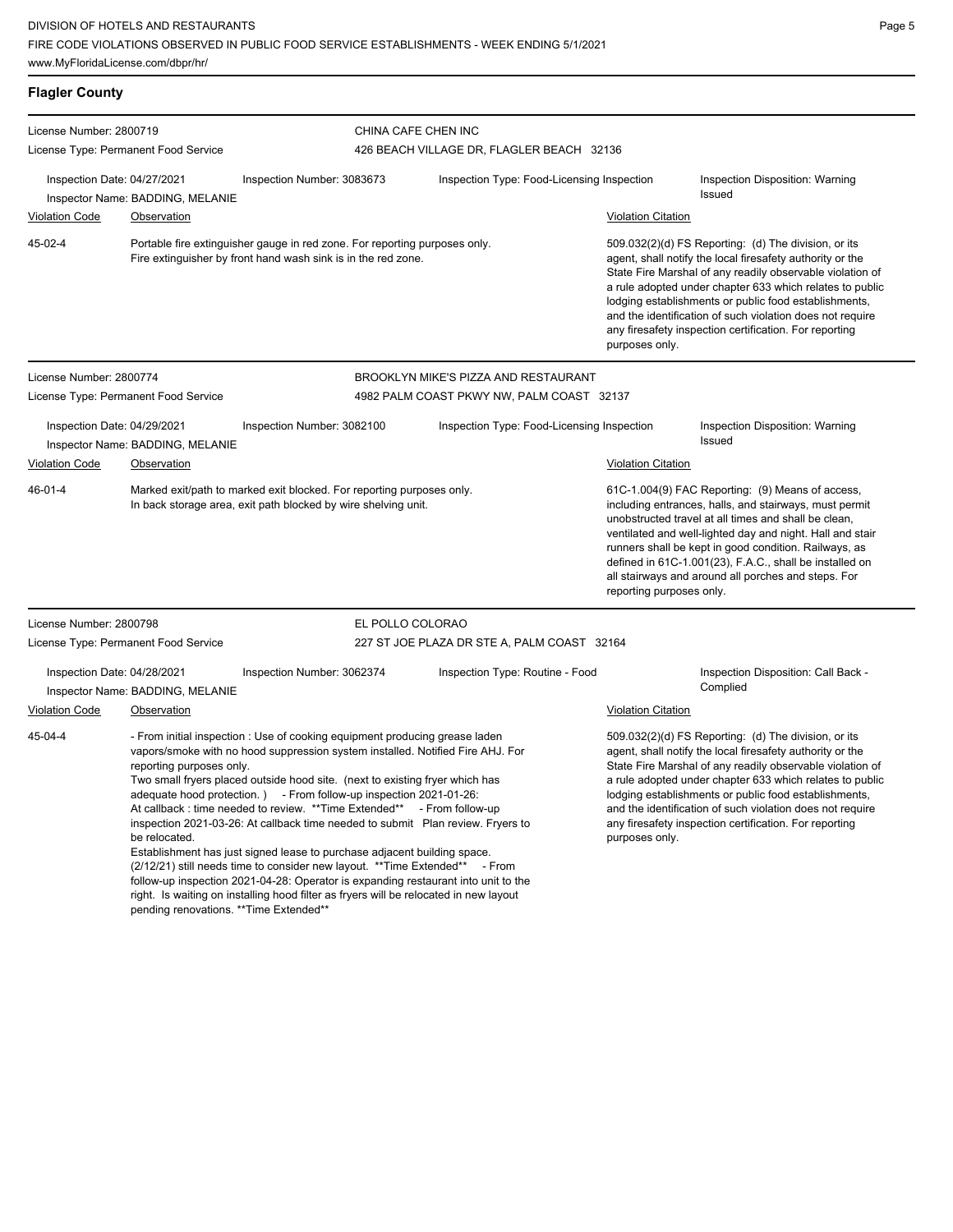| <b>Hillsborough County</b>                                                                                                                                                      |                                      |                                                                                                                                                                                                                                                                                                                   |                                    |                                                                                                                                                                                                                                                                                                                                                                                                                                              |
|---------------------------------------------------------------------------------------------------------------------------------------------------------------------------------|--------------------------------------|-------------------------------------------------------------------------------------------------------------------------------------------------------------------------------------------------------------------------------------------------------------------------------------------------------------------|------------------------------------|----------------------------------------------------------------------------------------------------------------------------------------------------------------------------------------------------------------------------------------------------------------------------------------------------------------------------------------------------------------------------------------------------------------------------------------------|
| License Number: 3917816                                                                                                                                                         |                                      | PITA KEBOB                                                                                                                                                                                                                                                                                                        |                                    |                                                                                                                                                                                                                                                                                                                                                                                                                                              |
|                                                                                                                                                                                 | License Type: Permanent Food Service |                                                                                                                                                                                                                                                                                                                   | 3028 E COLLEGE AVE, RUSKIN 33570   |                                                                                                                                                                                                                                                                                                                                                                                                                                              |
| Inspection Date: 04/27/2021                                                                                                                                                     | Inspector Name: SANDERS, CLEVELAND   | Inspection Number: 3046294                                                                                                                                                                                                                                                                                        | Inspection Type: Routine - Food    | Inspection Disposition: Administrative<br>complaint recommended                                                                                                                                                                                                                                                                                                                                                                              |
| <b>Violation Code</b>                                                                                                                                                           | Observation                          |                                                                                                                                                                                                                                                                                                                   |                                    | <b>Violation Citation</b>                                                                                                                                                                                                                                                                                                                                                                                                                    |
| 45-05-4<br>Portable fire extinguisher missing from its designated location. For reporting<br>purposes only.<br>Observed fire extinguisher stored on the floor next to mop sink. |                                      |                                                                                                                                                                                                                                                                                                                   |                                    | 509.032(2)(d) FS Reporting: (d) The division, or its<br>agent, shall notify the local firesafety authority or the<br>State Fire Marshal of any readily observable violation of<br>a rule adopted under chapter 633 which relates to public<br>lodging establishments or public food establishments,<br>and the identification of such violation does not require<br>any firesafety inspection certification. For reporting<br>purposes only. |
| License Number: 3915657                                                                                                                                                         |                                      |                                                                                                                                                                                                                                                                                                                   | <b>SPICE KITCHEN</b>               |                                                                                                                                                                                                                                                                                                                                                                                                                                              |
|                                                                                                                                                                                 | License Type: Permanent Food Service |                                                                                                                                                                                                                                                                                                                   | 11653 COUNTRYWAY BLVD, TAMPA 33626 |                                                                                                                                                                                                                                                                                                                                                                                                                                              |
| Inspection Date: 04/28/2021                                                                                                                                                     | Inspector Name: EHLERS, MICHAEL      | Inspection Number: 3012791                                                                                                                                                                                                                                                                                        | Inspection Type: Routine - Food    | Inspection Disposition: Call Back -<br>Admin. complaint recommended                                                                                                                                                                                                                                                                                                                                                                          |
| Violation Code                                                                                                                                                                  | Observation                          |                                                                                                                                                                                                                                                                                                                   | <b>Violation Citation</b>          |                                                                                                                                                                                                                                                                                                                                                                                                                                              |
| 46-04-4                                                                                                                                                                         | **Time Extended**                    | - From initial inspection: Exit door locked. Marked side exit door blocked by stacks<br>of chairs. For reporting purposes only. - From follow-up inspection 2021-02-24:<br>Still blocked. **Time Extended** - From follow-up inspection 2021-03-05:<br>- From follow-up inspection 2021-04-28: ** Time Extended** |                                    | 61C-1.004(9) FAC Reporting: (9) Means of access,<br>including entrances, halls, and stairways, must permit<br>unobstructed travel at all times and shall be clean.<br>ventilated and well-lighted day and night. Hall and stair<br>runners shall be kept in good condition. Railways, as                                                                                                                                                     |

defined in 61C-1.001(23), F.A.C., shall be installed on all stairways and around all porches and steps. For

reporting purposes only.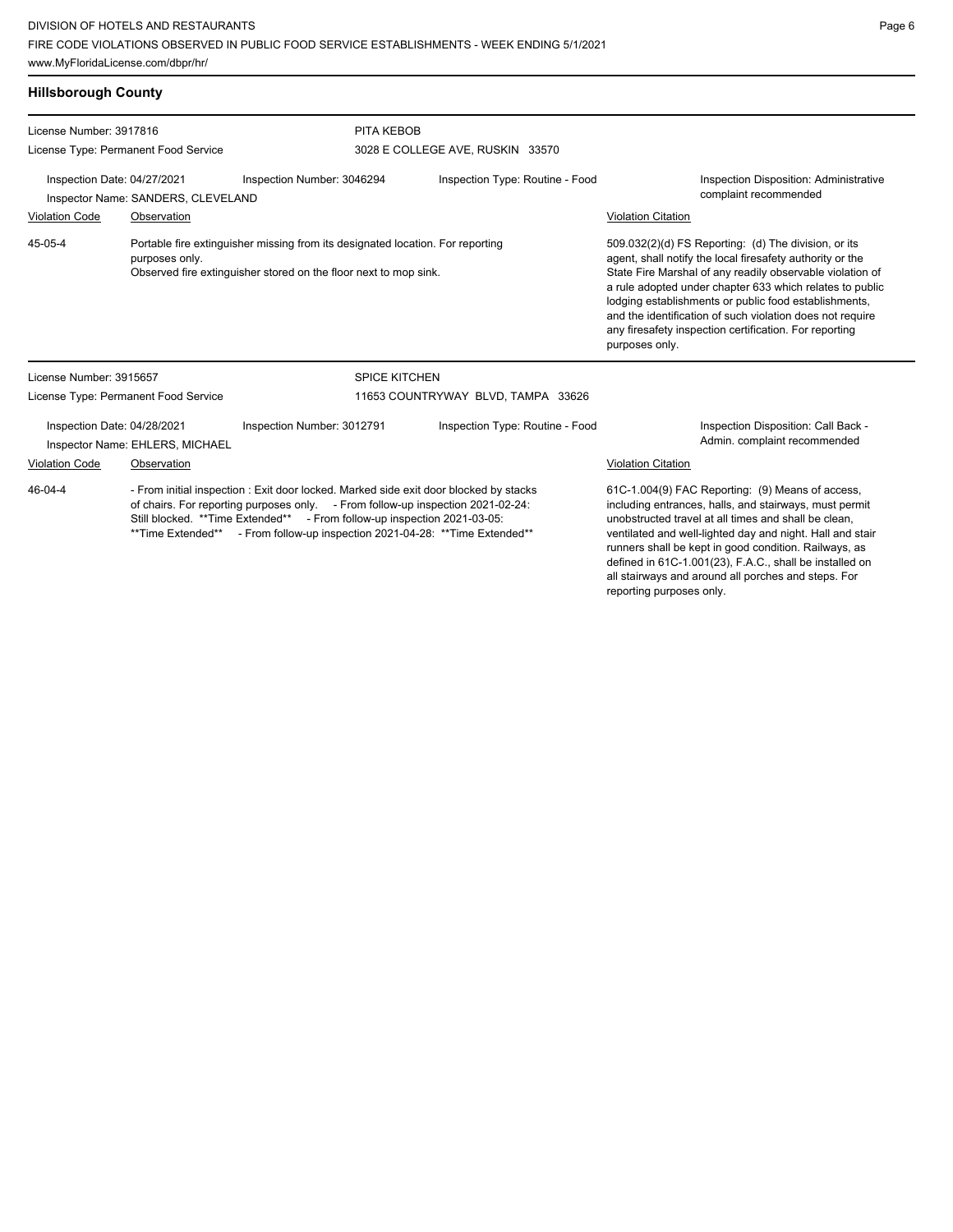**Indian River County**

| License Number: 4105220<br>License Type: Permanent Food Service |                               | <b>MARCO'S PIZZA</b>                                                                                                                         |                                           |                           |                                                                                                                                                                                                                                                                                                                                                                                                                            |
|-----------------------------------------------------------------|-------------------------------|----------------------------------------------------------------------------------------------------------------------------------------------|-------------------------------------------|---------------------------|----------------------------------------------------------------------------------------------------------------------------------------------------------------------------------------------------------------------------------------------------------------------------------------------------------------------------------------------------------------------------------------------------------------------------|
|                                                                 |                               |                                                                                                                                              | 1820 SW 58 AVE UNIT 112, VERO BEACH 32966 |                           |                                                                                                                                                                                                                                                                                                                                                                                                                            |
| Inspection Date: 04/28/2021                                     | Inspector Name: DAVIS, DIANNA | Inspection Number: 3083876                                                                                                                   | Inspection Type: Routine - Food           |                           | Inspection Disposition: Inspection<br>Completed - No Further Action                                                                                                                                                                                                                                                                                                                                                        |
| <b>Violation Code</b>                                           | Observation                   |                                                                                                                                              |                                           | <b>Violation Citation</b> |                                                                                                                                                                                                                                                                                                                                                                                                                            |
| 45-05-4                                                         |                               | Portable fire extinguisher missing from its designated location. Silver K class<br>extinguisher on high shelving over north side prep table. |                                           |                           | 509.032(2)(d) FS Reporting: (d) The division, or its<br>agent, shall notify the local firesafety authority or the<br>State Fire Marshal of any readily observable violation of<br>a rule adopted under chapter 633 which relates to public<br>lodging establishments or public food establishments,<br>and the identification of such violation does not require<br>any firesafety inspection certification. For reporting |

purposes only.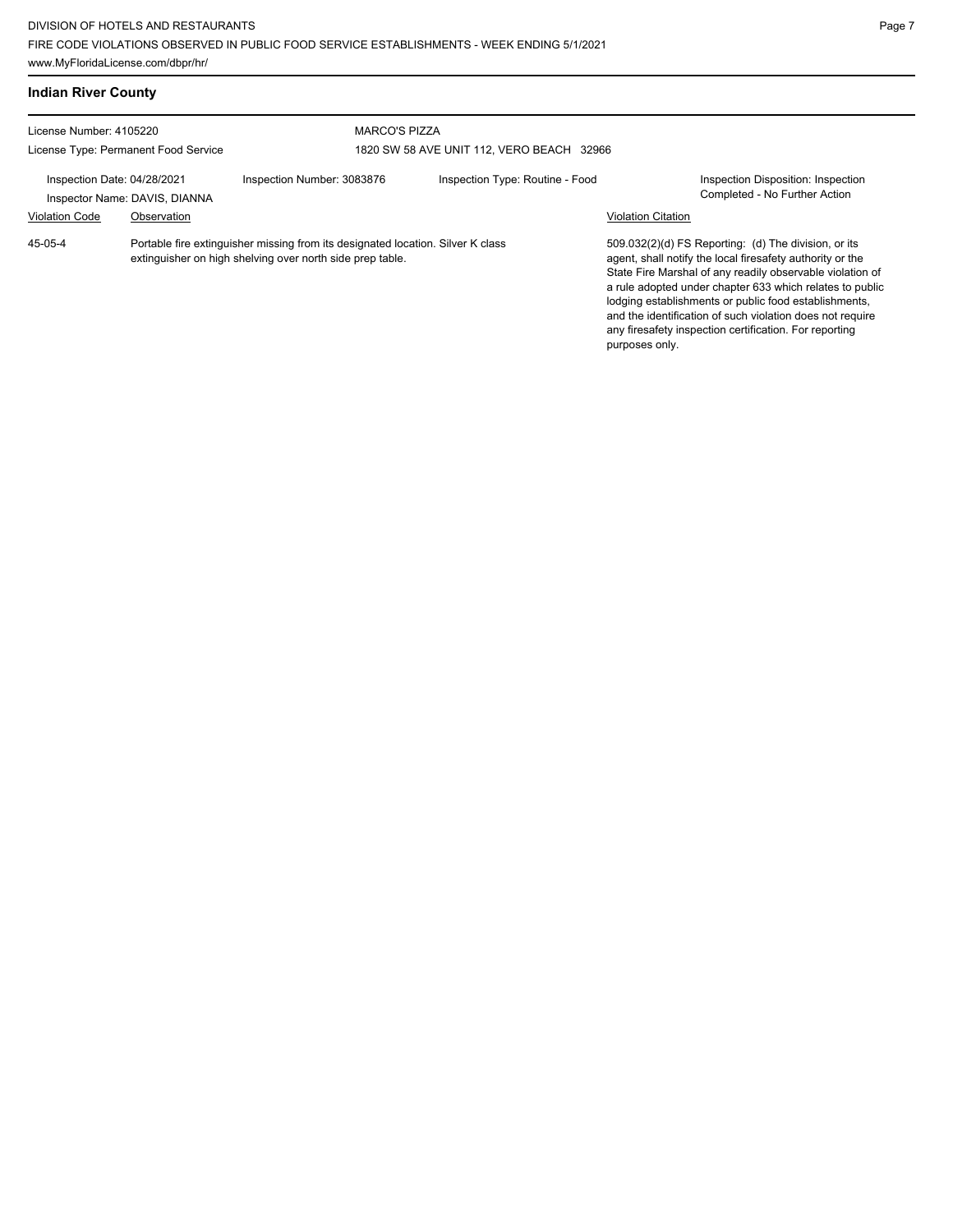| <b>Lee County</b>                                    |                                              |                                                                     |                                                                     |                           |                                                                                                                                                                                                                                                                                                                                                                                                                            |
|------------------------------------------------------|----------------------------------------------|---------------------------------------------------------------------|---------------------------------------------------------------------|---------------------------|----------------------------------------------------------------------------------------------------------------------------------------------------------------------------------------------------------------------------------------------------------------------------------------------------------------------------------------------------------------------------------------------------------------------------|
| License Number: 4651119                              | License Type: Mobile Food Dispensing Vehicle |                                                                     | TAQUERIA LEON DE MICHOACAN 1<br>2737 LAFAYETTE ST, FORT MYERS 33916 |                           |                                                                                                                                                                                                                                                                                                                                                                                                                            |
| Inspection Date: 04/29/2021<br><b>Violation Code</b> | Inspector Name: FREED, JOSEPH<br>Observation | Inspection Number: 1235414                                          | Inspection Type: Food-Licensing Inspection                          | <b>Violation Citation</b> | Inspection Disposition: Inspection<br>Completed - No Further Action                                                                                                                                                                                                                                                                                                                                                        |
| $45-01-4$                                            |                                              | No portable fire extinguisher present. For reporting purposes only. |                                                                     | purposes only.            | 509.032(2)(d) FS Reporting: (d) The division, or its<br>agent, shall notify the local firesafety authority or the<br>State Fire Marshal of any readily observable violation of<br>a rule adopted under chapter 633 which relates to public<br>lodging establishments or public food establishments,<br>and the identification of such violation does not require<br>any firesafety inspection certification. For reporting |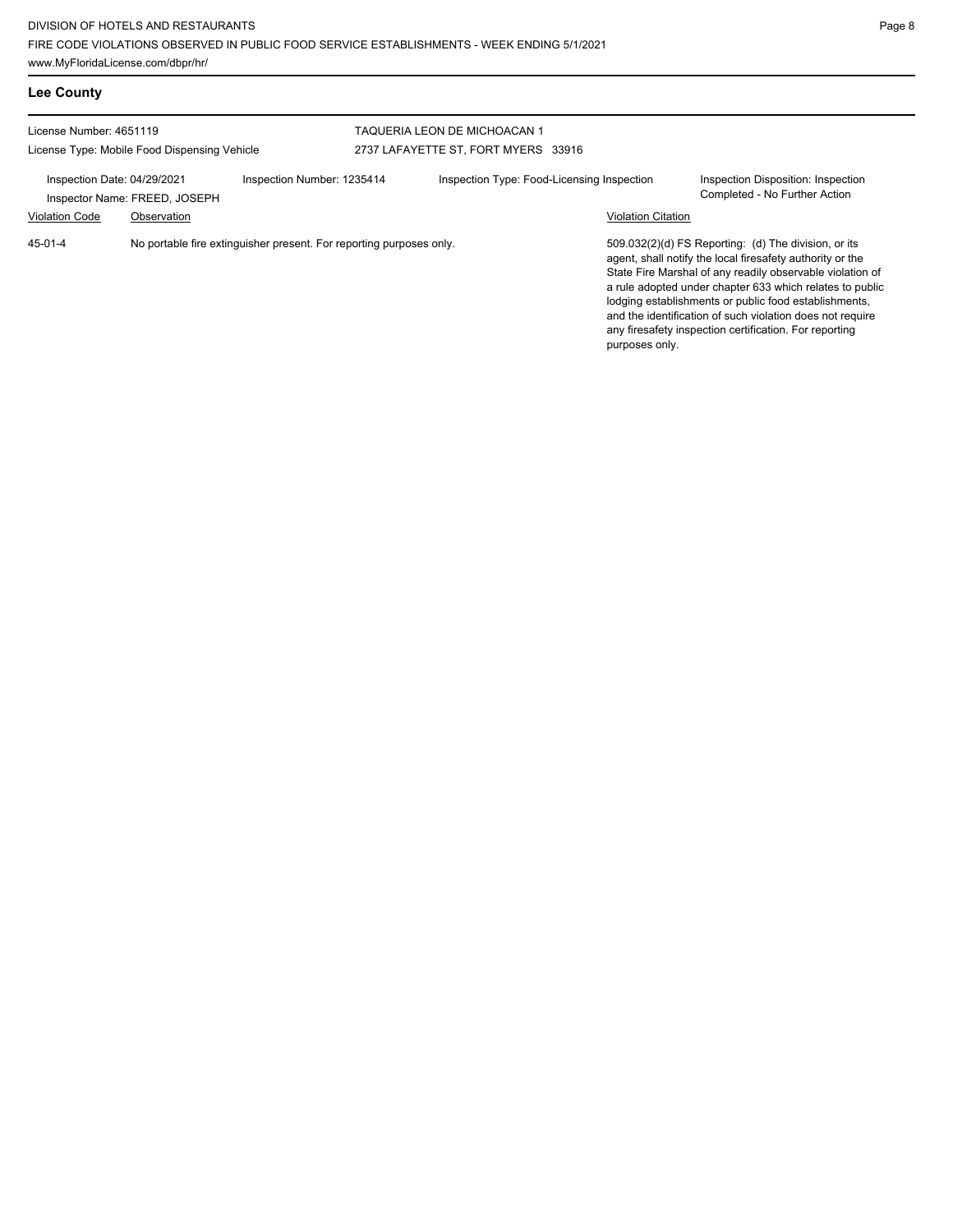www.MyFloridaLicense.com/dbpr/hr/

| <b>Leon County</b>                                                                  |             |                                                                                                                                                            |                                                                                    |                           |                                                                                                                                                                                                                                                                                                                                                                                                                            |  |  |
|-------------------------------------------------------------------------------------|-------------|------------------------------------------------------------------------------------------------------------------------------------------------------------|------------------------------------------------------------------------------------|---------------------------|----------------------------------------------------------------------------------------------------------------------------------------------------------------------------------------------------------------------------------------------------------------------------------------------------------------------------------------------------------------------------------------------------------------------------|--|--|
| License Number: 4703676<br>License Type: Permanent Food Service                     |             |                                                                                                                                                            | <b>MISSION BBQ TALLAHASSEE</b><br>216 SOUTH MAGNOLIA DR STE 101, TALLAHASSEE 32301 |                           |                                                                                                                                                                                                                                                                                                                                                                                                                            |  |  |
| Inspection Date: 04/28/2021<br>Inspector Name: SMITH, PAUL<br><b>Violation Code</b> | Observation | Inspection Number: 3060759                                                                                                                                 | Inspection Type: Routine - Food                                                    | <b>Violation Citation</b> | Inspection Disposition: Inspection<br>Completed - No Further Action                                                                                                                                                                                                                                                                                                                                                        |  |  |
| 45-05-4                                                                             |             | Portable fire extinguisher missing from its designated location. For reporting<br>purposes only. Properly stored during inspection. ** Corrected On-Site** |                                                                                    | purposes only.            | 509.032(2)(d) FS Reporting: (d) The division, or its<br>agent, shall notify the local firesafety authority or the<br>State Fire Marshal of any readily observable violation of<br>a rule adopted under chapter 633 which relates to public<br>lodging establishments or public food establishments,<br>and the identification of such violation does not require<br>any firesafety inspection certification. For reporting |  |  |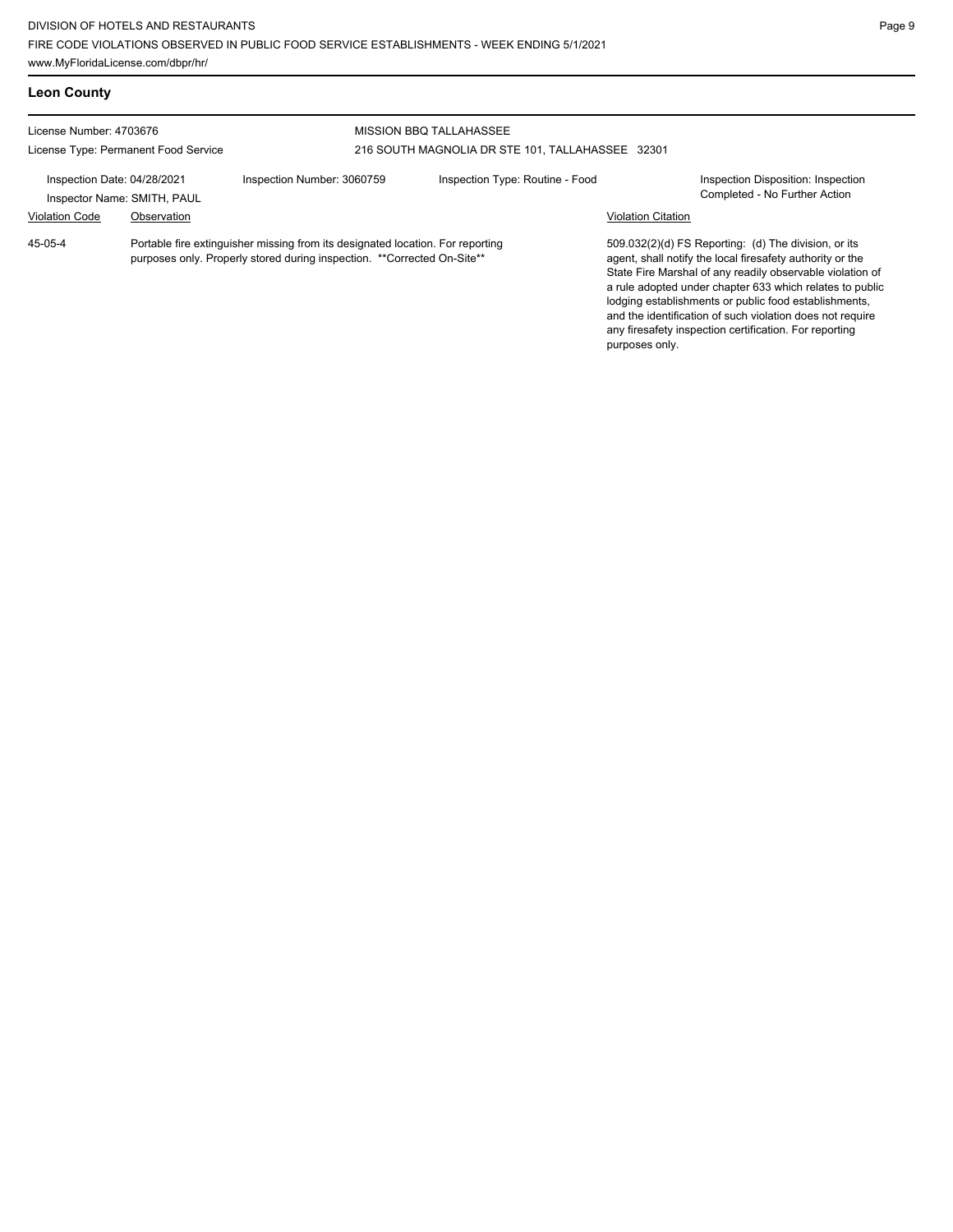pressure steam or vapor heating boilers and shall be posted in the boiler room. For reporting purposes only.

| License Number: 5501200                                                                                                                                                                                          |                                                               |                                                                                                                                                                       | SPRINGHILL SUITES AMELIA ISLAND                                         |                    |                                                                                                                                                                                                                                                                                                                                                                                                                                                                                                        |
|------------------------------------------------------------------------------------------------------------------------------------------------------------------------------------------------------------------|---------------------------------------------------------------|-----------------------------------------------------------------------------------------------------------------------------------------------------------------------|-------------------------------------------------------------------------|--------------------|--------------------------------------------------------------------------------------------------------------------------------------------------------------------------------------------------------------------------------------------------------------------------------------------------------------------------------------------------------------------------------------------------------------------------------------------------------------------------------------------------------|
|                                                                                                                                                                                                                  | License Type: Permanent Food Service                          |                                                                                                                                                                       | 2700 ATLANTIC AVE, FERNANDINA BEACH 32034                               |                    |                                                                                                                                                                                                                                                                                                                                                                                                                                                                                                        |
| Inspection Date: 04/27/2021<br>Inspector Name: NEVILLE, DAVID<br><b>Violation Code</b><br>Observation                                                                                                            |                                                               | Inspection Number: 3077909                                                                                                                                            | Inspection Type: Food-Licensing Inspection<br><b>Violation Citation</b> |                    | Inspection Disposition: Inspection<br>Completed - No Further Action                                                                                                                                                                                                                                                                                                                                                                                                                                    |
| 48-01-5<br>No current insurance inspector boiler report or boiler certificate available for boiler.<br>For reporting purposes only.<br>Boiler data plate states boiler is 500,000 BTU output, 160 gal, and 210°F |                                                               |                                                                                                                                                                       |                                                                         |                    | 61C-1.004(9) FAC Reporting: (9) Heating and<br>ventilation - The heating and ventilation system shall be<br>kept in good repair or be installed to maintain a<br>minimum of 68 degrees Fahrenheit throughout the<br>building. The insurance inspectors boiler report is<br>required annually for power boilers and high<br>pressure/high temperature boilers and biannually for low<br>pressure steam or vapor heating boilers and shall be<br>posted in the boiler room. For reporting purposes only. |
| License Number: 5501201                                                                                                                                                                                          |                                                               |                                                                                                                                                                       | <b>COURTYARD AMELIA ISLAND</b>                                          |                    |                                                                                                                                                                                                                                                                                                                                                                                                                                                                                                        |
|                                                                                                                                                                                                                  | License Type: Permanent Food Service                          |                                                                                                                                                                       | 2700 ATLANTIC AVE, FERNANDINA BEACH 32034                               |                    |                                                                                                                                                                                                                                                                                                                                                                                                                                                                                                        |
|                                                                                                                                                                                                                  | Inspection Date: 04/27/2021<br>Inspector Name: NEVILLE, DAVID | Inspection Number: 3077910                                                                                                                                            | Inspection Type: Food-Licensing Inspection                              |                    | Inspection Disposition: Inspection<br>Completed - No Further Action                                                                                                                                                                                                                                                                                                                                                                                                                                    |
| <b>Violation Code</b>                                                                                                                                                                                            | Observation                                                   |                                                                                                                                                                       |                                                                         | Violation Citation |                                                                                                                                                                                                                                                                                                                                                                                                                                                                                                        |
| 48-01-5                                                                                                                                                                                                          | For reporting purposes only.                                  | No current insurance inspector boiler report or boiler certificate available for boiler.<br>Boiler data plate states boiler is 500,000 BTU output, 160 gal, and 210°F |                                                                         |                    | 61C-1.004(9) FAC Reporting: (9) Heating and<br>ventilation - The heating and ventilation system shall be<br>kept in good repair or be installed to maintain a<br>minimum of 68 degrees Fahrenheit throughout the<br>building. The insurance inspectors boiler report is<br>required annually for power boilers and high<br>pressure/high temperature boilers and biannually for low                                                                                                                    |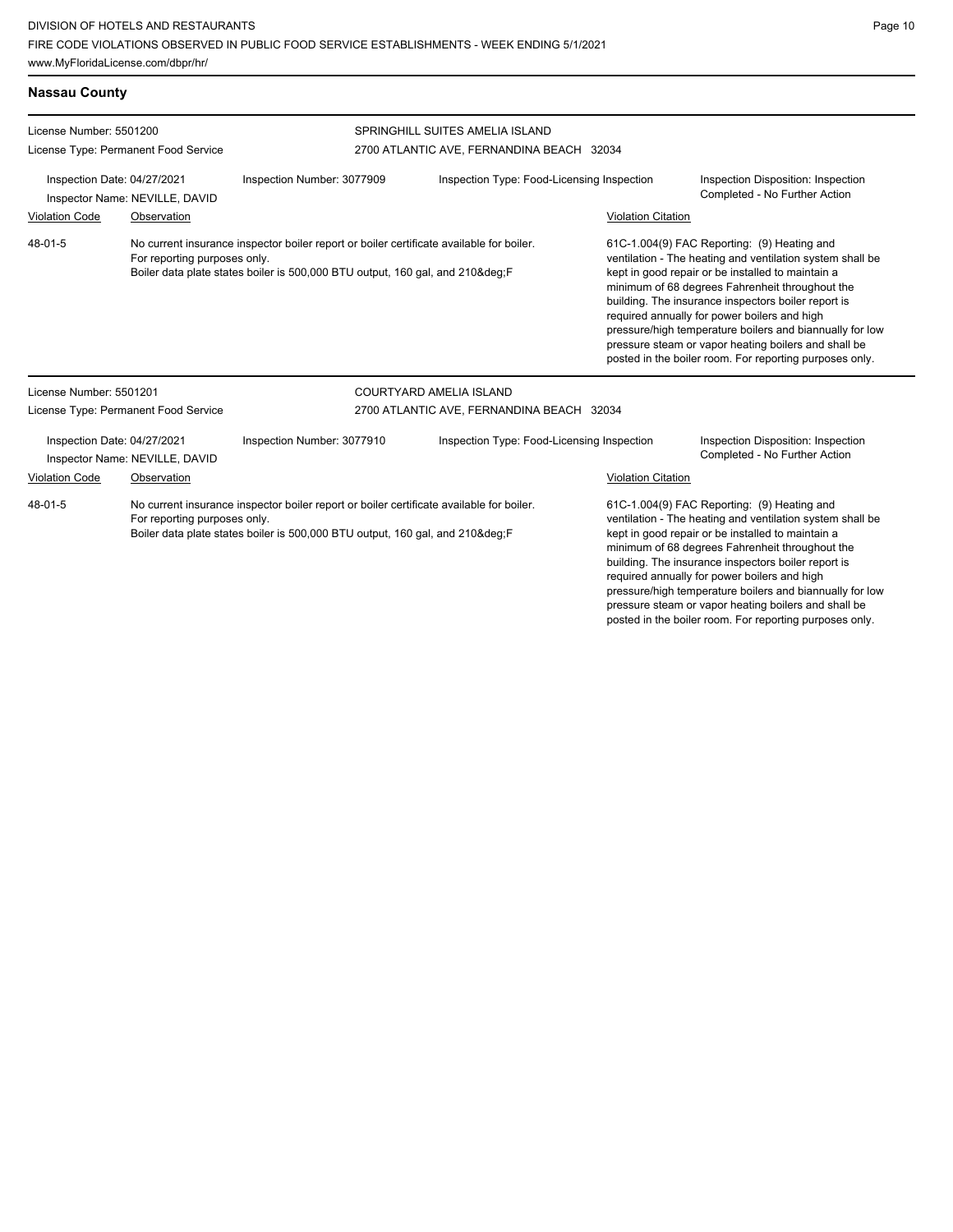lodging establishments or public food establishments, and the identification of such violation does not require any firesafety inspection certification. For reporting

purposes only.

| <b>Orange County</b>                                                                                          |                                      |                                                                                                                                      |                                            |                                                                                                                                                                                                                                                                                                                                                                                                                                        |                                                                                                                                                                                                                                            |
|---------------------------------------------------------------------------------------------------------------|--------------------------------------|--------------------------------------------------------------------------------------------------------------------------------------|--------------------------------------------|----------------------------------------------------------------------------------------------------------------------------------------------------------------------------------------------------------------------------------------------------------------------------------------------------------------------------------------------------------------------------------------------------------------------------------------|--------------------------------------------------------------------------------------------------------------------------------------------------------------------------------------------------------------------------------------------|
| License Number: 5813239                                                                                       |                                      | <b>CITY PHO AND GRILL</b>                                                                                                            |                                            |                                                                                                                                                                                                                                                                                                                                                                                                                                        |                                                                                                                                                                                                                                            |
|                                                                                                               | License Type: Permanent Food Service |                                                                                                                                      | 156 LAKE AVE, MAITLAND 32751               |                                                                                                                                                                                                                                                                                                                                                                                                                                        |                                                                                                                                                                                                                                            |
| Inspection Date: 04/28/2021                                                                                   | Inspector Name: LEEMIS, REBECCA      | Inspection Number: 3082429                                                                                                           | Inspection Type: Food-Licensing Inspection |                                                                                                                                                                                                                                                                                                                                                                                                                                        | Inspection Disposition: Warning<br>Issued                                                                                                                                                                                                  |
| <b>Violation Code</b>                                                                                         | Observation                          |                                                                                                                                      |                                            | <b>Violation Citation</b>                                                                                                                                                                                                                                                                                                                                                                                                              |                                                                                                                                                                                                                                            |
| 46-01-4<br>Marked exit/path to marked exit blocked. For reporting purposes only.<br>- blocked by potted plant |                                      |                                                                                                                                      |                                            | 61C-1.004(9) FAC Reporting: (9) Means of access,<br>including entrances, halls, and stairways, must permit<br>unobstructed travel at all times and shall be clean.<br>ventilated and well-lighted day and night. Hall and stair<br>runners shall be kept in good condition. Railways, as<br>defined in 61C-1.001(23), F.A.C., shall be installed on<br>all stairways and around all porches and steps. For<br>reporting purposes only. |                                                                                                                                                                                                                                            |
| License Number: 5814057                                                                                       |                                      | COCO                                                                                                                                 |                                            |                                                                                                                                                                                                                                                                                                                                                                                                                                        |                                                                                                                                                                                                                                            |
|                                                                                                               | License Type: Permanent Food Service |                                                                                                                                      | 100 S EOLA DR UNIT 104, ORLANDO 32801      |                                                                                                                                                                                                                                                                                                                                                                                                                                        |                                                                                                                                                                                                                                            |
| Inspection Date: 04/26/2021<br>Inspector Name: MONTESANO, MISTI                                               |                                      | Inspection Number: 3079963                                                                                                           | Inspection Type: Routine - Food            |                                                                                                                                                                                                                                                                                                                                                                                                                                        | Inspection Disposition: Warning<br>Issued                                                                                                                                                                                                  |
| <b>Violation Code</b>                                                                                         | Observation                          |                                                                                                                                      |                                            | <b>Violation Citation</b>                                                                                                                                                                                                                                                                                                                                                                                                              |                                                                                                                                                                                                                                            |
| 48-04-4                                                                                                       | - in kitchen                         | Propane tank (larger than 2.7 lb. water capacity/1 lb. gas capacity) located inside<br>of the building. For reporting purposes only. |                                            |                                                                                                                                                                                                                                                                                                                                                                                                                                        | 509.032(2)(d) FS Reporting: (d) The division, or its<br>agent, shall notify the local firesafety authority or the<br>State Fire Marshal of any readily observable violation of<br>a rule adopted under chapter 633 which relates to public |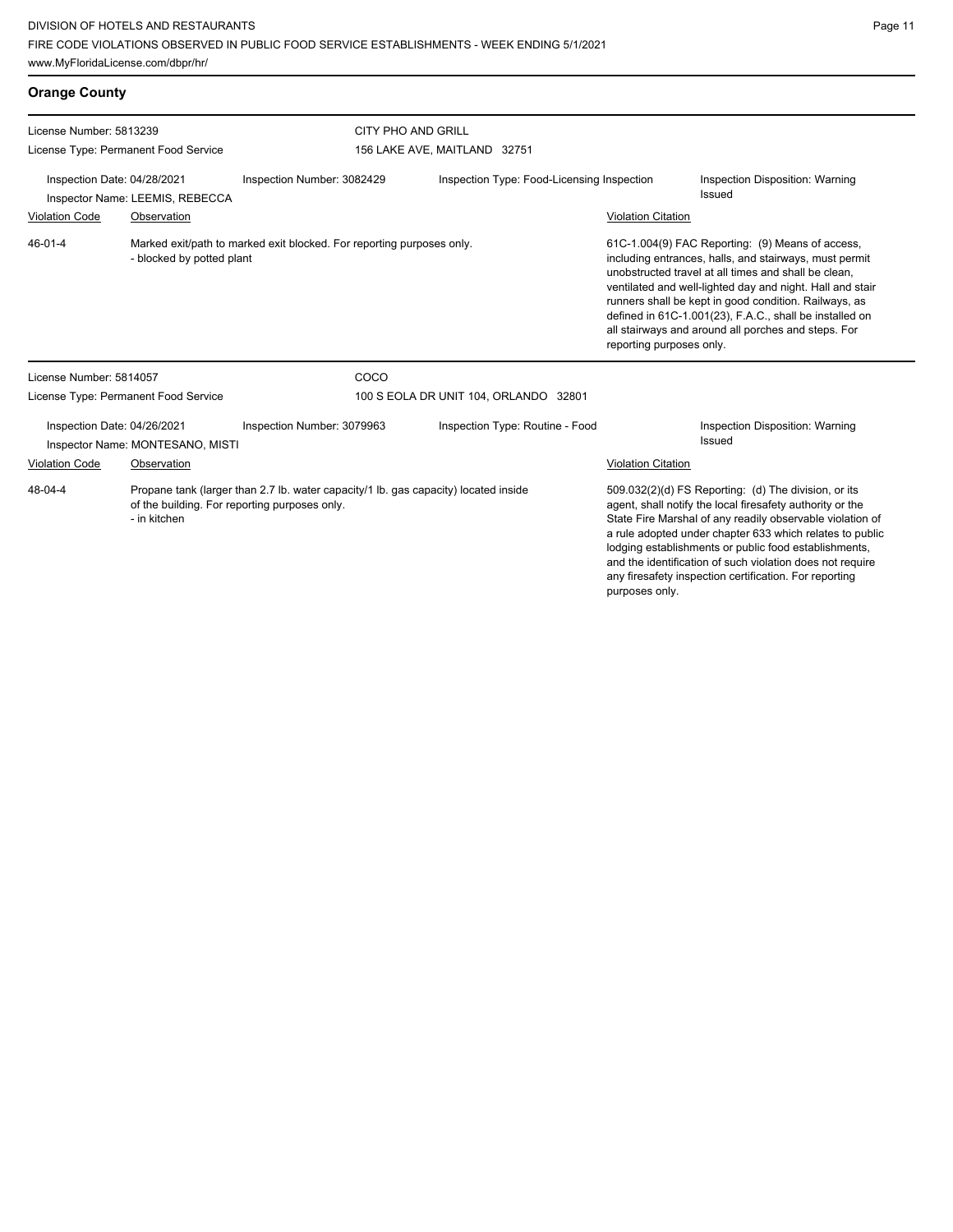| <b>Pinellas County</b>                                                                                                                                                                                                                                                           |                                                                                                    |                            |                                     |                                                                                                                                                                                                             |                                                                                                                                                                                                                                                                                                                                                                                                                                              |                                                                     |
|----------------------------------------------------------------------------------------------------------------------------------------------------------------------------------------------------------------------------------------------------------------------------------|----------------------------------------------------------------------------------------------------|----------------------------|-------------------------------------|-------------------------------------------------------------------------------------------------------------------------------------------------------------------------------------------------------------|----------------------------------------------------------------------------------------------------------------------------------------------------------------------------------------------------------------------------------------------------------------------------------------------------------------------------------------------------------------------------------------------------------------------------------------------|---------------------------------------------------------------------|
| License Number: 6217803                                                                                                                                                                                                                                                          |                                                                                                    |                            | DR. BBO                             |                                                                                                                                                                                                             |                                                                                                                                                                                                                                                                                                                                                                                                                                              |                                                                     |
|                                                                                                                                                                                                                                                                                  | License Type: Permanent Food Service                                                               |                            |                                     | 1101 1ST AVE SOUTH, ST PETERSBURG 33705                                                                                                                                                                     |                                                                                                                                                                                                                                                                                                                                                                                                                                              |                                                                     |
| Inspection Date: 04/30/2021                                                                                                                                                                                                                                                      | Inspector Name: WILMOT, TASHARA                                                                    | Inspection Number: 3074055 |                                     | Inspection Type: Routine - Food                                                                                                                                                                             | Inspection Disposition: Call Back -<br>Complied                                                                                                                                                                                                                                                                                                                                                                                              |                                                                     |
| <b>Violation Code</b>                                                                                                                                                                                                                                                            | Observation                                                                                        |                            |                                     |                                                                                                                                                                                                             | <b>Violation Citation</b>                                                                                                                                                                                                                                                                                                                                                                                                                    |                                                                     |
| $45-02-4$<br>- From initial inspection : Portable fire extinguisher gauge in red zone. For<br>reporting purposes only.<br>-fire extinguisher in bar area - From follow-up inspection 2021-04-21: **Time<br>Extended** - From follow-up inspection 2021-04-30: ** Time Extended** |                                                                                                    |                            |                                     |                                                                                                                                                                                                             | 509.032(2)(d) FS Reporting: (d) The division, or its<br>agent, shall notify the local firesafety authority or the<br>State Fire Marshal of any readily observable violation of<br>a rule adopted under chapter 633 which relates to public<br>lodging establishments or public food establishments,<br>and the identification of such violation does not require<br>any firesafety inspection certification. For reporting<br>purposes only. |                                                                     |
| License Number: 6216971                                                                                                                                                                                                                                                          |                                                                                                    |                            | <b>DUFF'S BUFFET</b>                |                                                                                                                                                                                                             |                                                                                                                                                                                                                                                                                                                                                                                                                                              |                                                                     |
| License Type: Permanent Food Service                                                                                                                                                                                                                                             |                                                                                                    |                            | 26111 US HWY 19 N, CLEARWATER 33763 |                                                                                                                                                                                                             |                                                                                                                                                                                                                                                                                                                                                                                                                                              |                                                                     |
| Inspection Date: 04/30/2021<br>Inspector Name: DAHL, MICHELE                                                                                                                                                                                                                     |                                                                                                    | Inspection Number: 3070710 |                                     | Inspection Type: Routine - Food                                                                                                                                                                             |                                                                                                                                                                                                                                                                                                                                                                                                                                              | Inspection Disposition: Inspection<br>Completed - No Further Action |
| <b>Violation Code</b>                                                                                                                                                                                                                                                            | Observation                                                                                        |                            |                                     |                                                                                                                                                                                                             | <b>Violation Citation</b>                                                                                                                                                                                                                                                                                                                                                                                                                    |                                                                     |
| 45-02-4                                                                                                                                                                                                                                                                          | Portable fire extinguisher gauge in red zone. For reporting purposes only. K class<br>on cook line |                            |                                     | purposes only.                                                                                                                                                                                              | 509.032(2)(d) FS Reporting: (d) The division, or its<br>agent, shall notify the local firesafety authority or the<br>State Fire Marshal of any readily observable violation of<br>a rule adopted under chapter 633 which relates to public<br>lodging establishments or public food establishments,<br>and the identification of such violation does not require<br>any firesafety inspection certification. For reporting                   |                                                                     |
| License Number: 6217202                                                                                                                                                                                                                                                          |                                                                                                    |                            |                                     | NORTH ISLAND BAR AND GRILLE                                                                                                                                                                                 |                                                                                                                                                                                                                                                                                                                                                                                                                                              |                                                                     |
|                                                                                                                                                                                                                                                                                  | License Type: Permanent Food Service                                                               |                            | 600 MANDALAY AVE., CLEARWATER 33767 |                                                                                                                                                                                                             |                                                                                                                                                                                                                                                                                                                                                                                                                                              |                                                                     |
| Inspection Date: 04/30/2021<br>Inspector Name: KOUSTIS, TIMOTHY                                                                                                                                                                                                                  |                                                                                                    | Inspection Number: 3045078 | Inspection Type: Routine - Food     |                                                                                                                                                                                                             | Inspection Disposition: Inspection<br>Completed - No Further Action                                                                                                                                                                                                                                                                                                                                                                          |                                                                     |
| <b>Violation Code</b>                                                                                                                                                                                                                                                            | Observation                                                                                        |                            |                                     |                                                                                                                                                                                                             | <b>Violation Citation</b>                                                                                                                                                                                                                                                                                                                                                                                                                    |                                                                     |
| Flammables stored/debris present in kitchen. For reporting purposes only.<br>49-01-4<br>2-20lbs propane tanks stored under prep table.                                                                                                                                           |                                                                                                    |                            |                                     | 61C-1.004(6) FAC Reporting: (6) Attics, basements,<br>boiler rooms, meter rooms, laundry rooms, and storage<br>rooms shall be kept clean and free of debris and<br>flammables. For reporting purposes only. |                                                                                                                                                                                                                                                                                                                                                                                                                                              |                                                                     |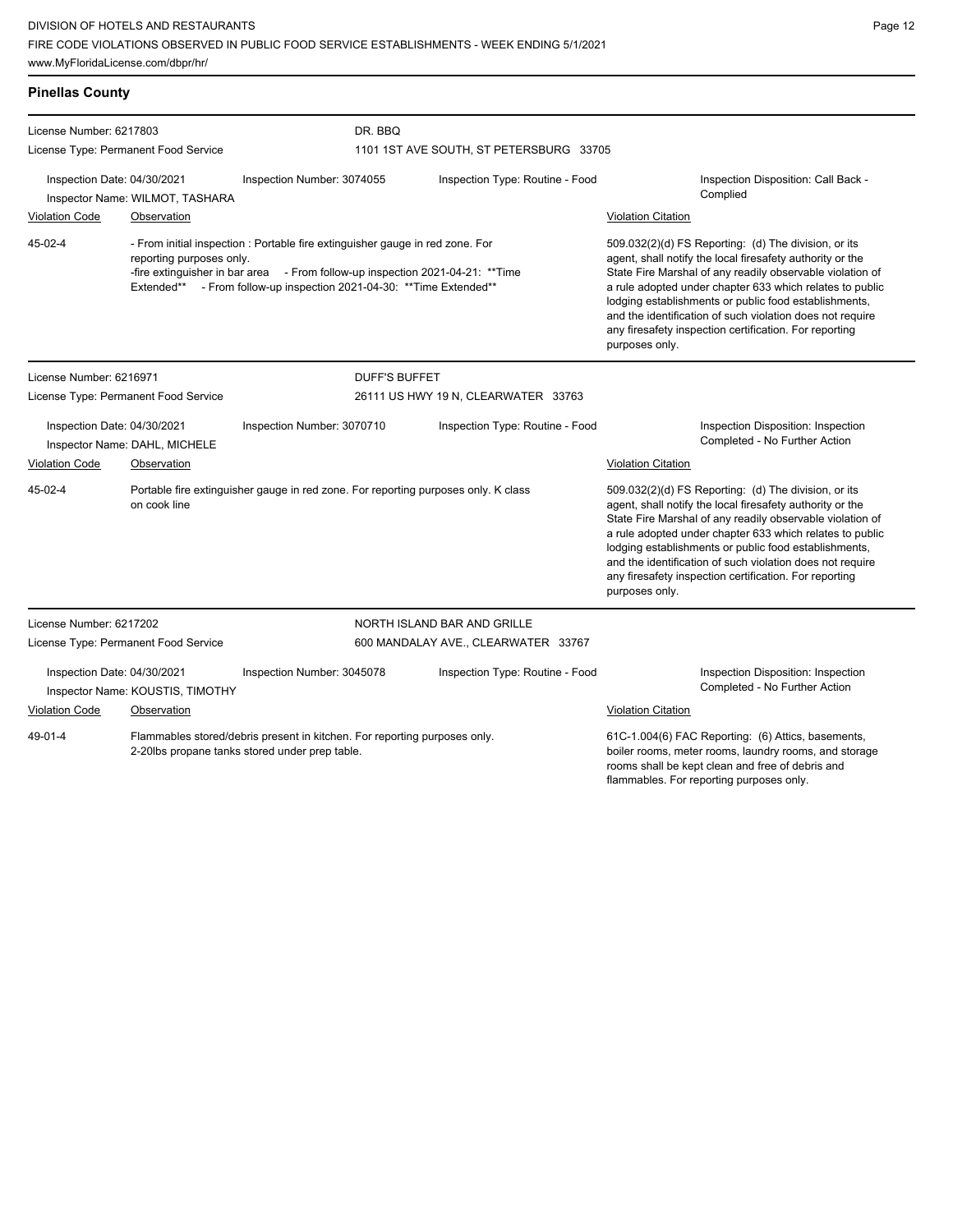| <b>Sumter County</b>                                            |                                                |                                                                                                                                                          |                                                                                         |                           |                                                                                                                                                                                                                                                                                                                                                                                                                            |
|-----------------------------------------------------------------|------------------------------------------------|----------------------------------------------------------------------------------------------------------------------------------------------------------|-----------------------------------------------------------------------------------------|---------------------------|----------------------------------------------------------------------------------------------------------------------------------------------------------------------------------------------------------------------------------------------------------------------------------------------------------------------------------------------------------------------------------------------------------------------------|
| License Number: 7000603<br>License Type: Permanent Food Service |                                                |                                                                                                                                                          | <b>BIG BASS GRILL AND LAKEFRONT RESORT</b><br>965 COUNTY RD 439, LAKE PANASOFFKEE 33538 |                           |                                                                                                                                                                                                                                                                                                                                                                                                                            |
| Inspection Date: 04/26/2021<br><b>Violation Code</b>            | Inspector Name: COLE, GABRIELLE<br>Observation | Inspection Number: 3078293                                                                                                                               | Inspection Type: Complaint Full                                                         | <b>Violation Citation</b> | Inspection Disposition: Call Back -<br>Extension given, pending                                                                                                                                                                                                                                                                                                                                                            |
| 45-02-4                                                         | inspection 2021-04-26: ** Time Extended**      | - From initial inspection : Portable fire extinguisher gauge in red zone. For<br>reporting purposes only. By front door and indoor bar. - From follow-up |                                                                                         | purposes only.            | 509.032(2)(d) FS Reporting: (d) The division, or its<br>agent, shall notify the local firesafety authority or the<br>State Fire Marshal of any readily observable violation of<br>a rule adopted under chapter 633 which relates to public<br>lodging establishments or public food establishments,<br>and the identification of such violation does not require<br>any firesafety inspection certification. For reporting |